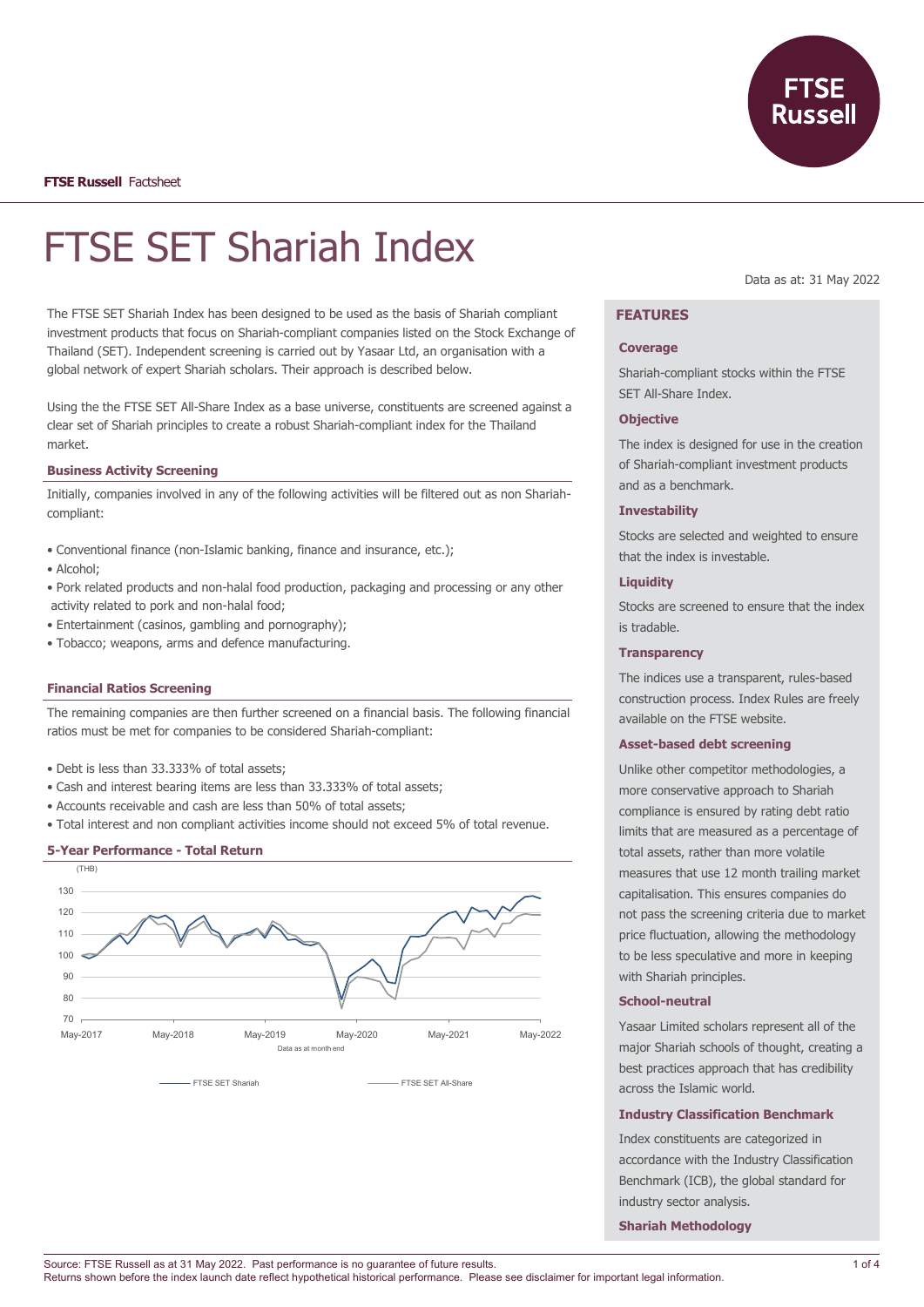## **Performance and Volatility - Total Return**

| Index (THB)        | Return % |     |     |             |      | Return pa %* |     | Volatility %** |             |      |      |
|--------------------|----------|-----|-----|-------------|------|--------------|-----|----------------|-------------|------|------|
|                    |          | 6M  |     | YTD 12M 3YR |      | 5YR          | 3YR |                | 5YR 1YR 3YR |      | 5YR  |
| FTSE SET Shariah   | 1.6      | 8.4 | 3.0 | 5.8         | 17.1 | 26.7         | 5.4 | 4.8            | 10.6        | 19.9 | 17.1 |
| FTSE SET All-Share | 0.6      | 9.6 | 3.5 | 9.8         | 8.8  | 19.0         | 2.8 | 3.5            | 118         | 204  | 18.2 |

\* Compound annual returns measured over 3 and 5 years respectively \*\* Volatility – 1YR based on 12 months daily data. 3YR based on weekly data (Wednesday to Wednesday). 5YR based on monthly data

## **Year-on-Year Performance - Total Return**

| Index % (THB)      | 2012 | 2013   | 2014 | 2015    | 2016 | 2017 | 2018   | 2019 | 2020   | 2021 |
|--------------------|------|--------|------|---------|------|------|--------|------|--------|------|
| FTSE SET Shariah   | 22.1 | $-3.5$ | 9.3  | $-14.1$ | 30.6 | 12 N | $-5.1$ | 2.0  | 3.0    | 12.9 |
| FTSE SET All-Share | 40.0 | $-6.2$ | 19.7 | $-12.6$ | 24.3 | 17.3 | $-8.3$ | 2.4  | $-7.8$ | 17.6 |

## **Return/Risk Ratio and Drawdown - Total Return**

| Index (THB)        |     | <b>Return/Risk Ratio</b> |     | Drawdown (%) |        |         |         |             |
|--------------------|-----|--------------------------|-----|--------------|--------|---------|---------|-------------|
|                    | 1YR | 3YR                      | 5YR | <b>10YR</b>  | 1YR    | 3YR     | 5YR     | <b>10YR</b> |
| FTSE SET Shariah   | 0.6 | 0.2                      | 0.3 | 0.4          | $-6.4$ | $-39.8$ | $-42.9$ | $-42.9$     |
| FTSE SET All-Share | 0.9 | 0.1                      | 0.2 | 0.4          | $-8.0$ | $-42.1$ | $-42.6$ | $-42.6$     |

Return/Risk Ratio – based on compound annual returns and volatility in Performance and Volatility table Drawdown - based on daily data

#### **Top 10 Constituents**

| <b>Constituent</b>                             | <b>ICB Sector</b>                               | Net MCap (THBm) | Wgt % |
|------------------------------------------------|-------------------------------------------------|-----------------|-------|
| <b>PTT</b>                                     | Oil Gas and Coal                                | 546.267         | 16.32 |
| Siam Cement                                    | <b>Construction and Materials</b>               | 312.480         | 9.33  |
| ADVANCED INFO SERVICE                          | <b>Telecommunications Service Providers</b>     | 242.231         | 7.24  |
| PTT Exploration & Production                   | Oil Gas and Coal                                | 233.568         | 6.98  |
| <b>Bangkok Dusit Medical Services PCL</b>      | <b>Health Care Providers</b>                    | 229.163         | 6.85  |
| Central Pattana                                | Real Estate Investment and Services Development | 178,096         | 5.32  |
| <b>PTT Global Chemical</b>                     | Chemicals                                       | 97.414          | 2.91  |
| Delta Electronics (Thailand)                   | Technology Hardware and Equipment               | 96.472          | 2.88  |
| Digital Telecommunications Infrastructure Fund | <b>Real Estate Investment Trusts</b>            | 93,771          | 2.80  |
| Jasmine Technology Solution                    | <b>Telecommunications Equipment</b>             | 86.759          | 2.59  |
| <b>Totals</b>                                  |                                                 | 2,116,222       | 63.21 |

# **INFORMATION**

## **Index Universe**

FTSE SET All-Share Index

**Index Launch**

23 April 2009

# **Base Date**

29 February 2008

**Base Value**

1000

## **Investability Screen**

Free-float adjusted and liquidity screened

## **Index Calculation**

Real-time and end-of-day indices available

**End-of-Day-Distribution**

Via FTP and email

## **Currency**

USD, EUR, GBP, JPY, THB (real time in THB only)

# **Review Dates**

Semi-annually in June and December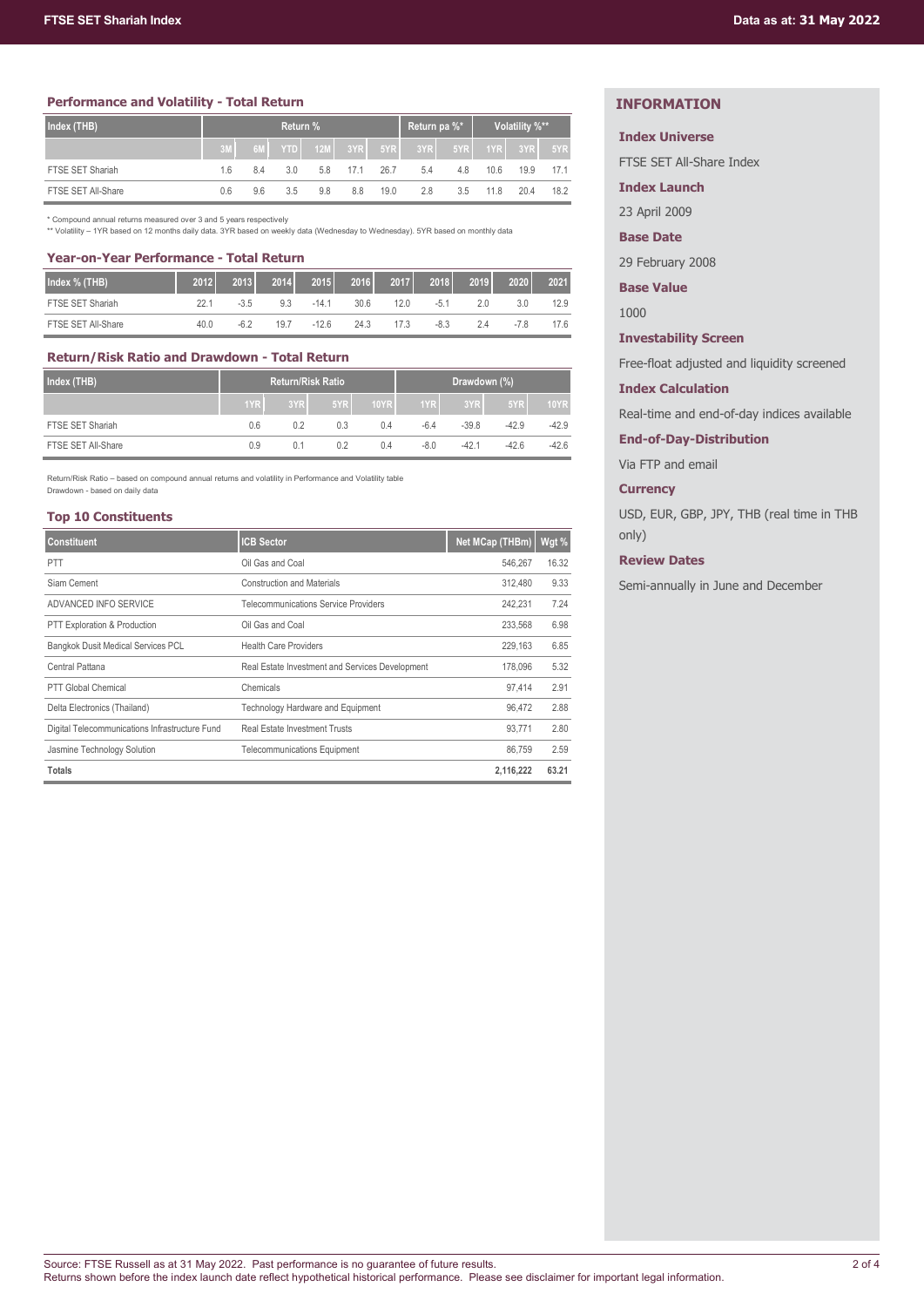# **ICB Supersector Breakdown**

|                |                                                 |                | <b>FTSE SET Shariah</b> |        |                | <b>FTSE SET All-Share</b> |        |
|----------------|-------------------------------------------------|----------------|-------------------------|--------|----------------|---------------------------|--------|
| <b>CB Code</b> | <b>CB Supersector</b>                           | No. of<br>Cons | <b>Net MCap (THBm)</b>  | Wgt %  | No. of<br>Cons | <b>Net MCap (THBm)</b>    | Wgt %  |
| 1010           | Technology                                      | 10             | 232.229                 | 6.94   | 13             | 269.610                   | 3.25   |
| 1510           | Telecommunications                              | $\overline{7}$ | 467,188                 | 13.96  | 13             | 627,324                   | 7.57   |
| 2010           | <b>Health Care</b>                              | 9              | 314,097                 | 9.38   | 12             | 454.674                   | 5.49   |
| 3010           | <b>Banks</b>                                    | ä,             |                         | ÷      | 9              | 1,170,842                 | 14.13  |
| 3020           | <b>Financial Services</b>                       |                |                         | ۰      | 19             | 329.754                   | 3.98   |
| 3030           | Insurance                                       | l,             |                         | ÷.     | $\overline{4}$ | 62,866                    | 0.76   |
| 3510           | <b>Real Estate</b>                              | 12             | 278,640                 | 8.32   | 35             | 564,729                   | 6.81   |
| 4010           | Automobiles and Parts                           | 3              | 10.929                  | 0.33   | $\overline{4}$ | 18,451                    | 0.22   |
| 4020           | <b>Consumer Products and Services</b>           | 5              | 44.871                  | 1.34   | 11             | 87.294                    | 1.05   |
| 4030           | Media                                           | 1              | 3.507                   | 0.10   | 10             | 105.034                   | 1.27   |
| 4040           | <b>Retailers</b>                                | 6              | 138,146                 | 4.13   | 9              | 297,278                   | 3.59   |
| 4050           | Travel and Leisure                              | $\overline{2}$ | 27.074                  | 0.81   | 11             | 311,816                   | 3.76   |
| 4510           | Food Beverage and Tobacco                       | 13             | 127,962                 | 3.82   | 26             | 360,447                   | 4.35   |
| 4520           | Personal Care Drug and Grocery<br><b>Stores</b> | 1              | 2.578                   | 0.08   | 4              | 399,377                   | 4.82   |
| 5010           | <b>Construction and Materials</b>               | 12             | 376,961                 | 11.26  | 19             | 428,251                   | 5.17   |
| 5020           | Industrial Goods and Services                   | 23             | 192.101                 | 5.74   | 37             | 753.704                   | 9.09   |
| 5510           | <b>Basic Resources</b>                          | 8              | 45.205                  | 1.35   | 11             | 51.002                    | 0.62   |
| 5520           | Chemicals                                       | $\overline{4}$ | 116,688                 | 3.49   | $\overline{7}$ | 228.563                   | 2.76   |
| 6010           | Energy                                          | 10             | 892,264                 | 26.65  | 17             | 1,124,242                 | 13.57  |
| 6510           | Utilities                                       | $\overline{7}$ | 77,317                  | 2.31   | 22             | 642,517                   | 7.75   |
| <b>Totals</b>  |                                                 | 133            | 3,347,758               | 100.00 | 293            | 8,287,773                 | 100.00 |

# **Index Characteristics**

| <b>Attributes</b>                 | <b>FTSE SET Shariah</b> | <b>FTSE SET All-Share</b> |
|-----------------------------------|-------------------------|---------------------------|
| Number of constituents            | 133                     | 293                       |
| Net MCap (THBm)                   | 3,347,758               | 8,287,773                 |
| Dividend Yield %                  | 3.78                    | 2.88                      |
| Constituent Sizes (Net MCap THBm) |                         |                           |
| Average                           | 25,171                  | 28,286                    |
| Largest                           | 546,267                 | 546,267                   |
| Smallest                          | 352                     | 352                       |
| Median                            | 4,365                   | 6,504                     |
| Weight of Largest Constituent (%) | 16.32                   | 6.59                      |
| Top 10 Holdings (% Index MCap)    | 63.21                   | 37.81                     |